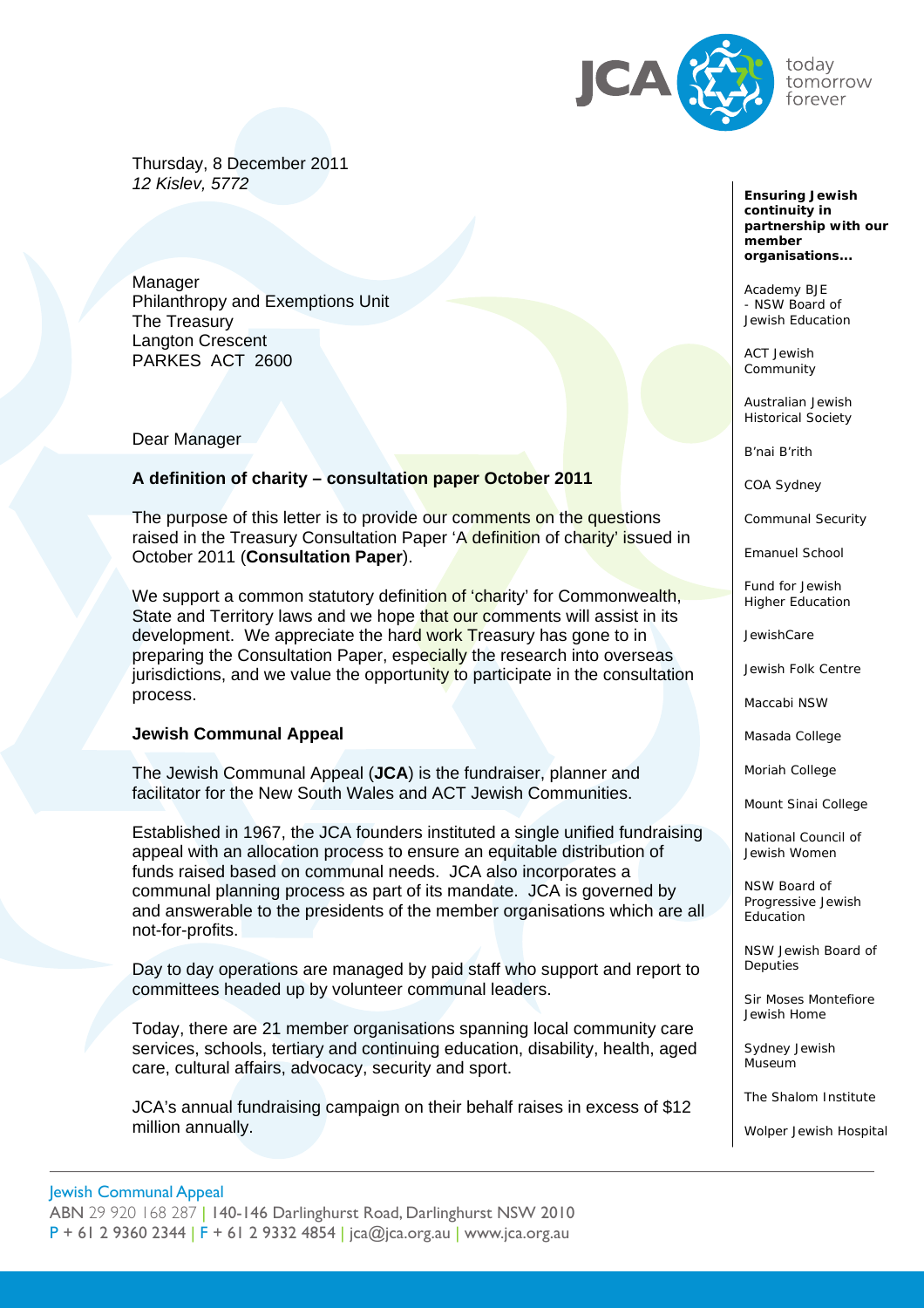The organisation and its leadership is committed to ensuring that the NSW and ACT community remains one of the most vibrant and robust Jewish communities in the world.

JCA works to engage, educate and support our community so as to strengthen Jewish continuity and to preserve the Jewish legacy for future generations to come.

JCA's member organisations are listed below, organised by the sectors they represent.

| <b>Community and Cultural</b><br><b>Services</b>                                                                                                                                            | <b>Community Care</b>                                                                                                                                   | <b>Jewish Day Schools</b>                                                                                                                   |
|---------------------------------------------------------------------------------------------------------------------------------------------------------------------------------------------|---------------------------------------------------------------------------------------------------------------------------------------------------------|---------------------------------------------------------------------------------------------------------------------------------------------|
| <b>ACT Jewish</b><br>Community<br>Australian Jewish<br><b>Historical Society</b><br>B'nai B'rith<br>$\bullet$<br><b>Communal Security</b><br>Jewish Folk Centre<br>Maccabi NSW<br>$\bullet$ | <b>COA Sydney</b><br>$\bullet$<br>JewishCare<br>$\bullet$<br>Sir Moses Montefiore<br>$\bullet$<br>Home<br><b>Wolper Jewish</b><br>$\bullet$<br>Hospital | <b>Emanuel School</b><br>$\bullet$<br>Masada College<br>$\bullet$<br><b>Moriah College</b><br>$\bullet$<br>Mount Sinai College<br>$\bullet$ |
| National Council of<br>$\bullet$<br>Jewish Women NSW                                                                                                                                        | <b>Adult and Student</b><br><b>Services</b>                                                                                                             | <b>Education Boards</b>                                                                                                                     |
| NSW Jewish Board of<br>$\bullet$<br><b>Deputies</b><br>Sydney Jewish<br>Museum                                                                                                              | The Shalom Institute<br>$\bullet$<br>Fund for Jewish<br>$\bullet$<br><b>Higher Education</b>                                                            | NSW Board of Jewish<br>$\bullet$<br>Education: Academy<br>BJE.<br>NSW Board of<br>$\bullet$<br>Progressive Jewish<br>Education              |

## **Comments on questions raised in Consultation Paper**

Our comments on the questions raised in the Consultation Paper are as follows.

## **Question 1: Are there any issues with amending the 2003 definition to replace the 'dominant purpose' requirement with the requirement that a charity have an exclusively charitable purpose?**

We consider that:

- 1 The 2003 definition in the Charities Bill $1$  containing the dominant purpose requirement should not be replaced with an exclusive purpose requirement.
- 2 The dominant purpose requirement in the Charities Bill is essentially the same as the 'sole purpose' requirement described by the Australian Taxation Office (**ATO**) as representing the current law in taxation ruling TR  $2011/4.<sup>2</sup>$
- 3 Any definition of charity should deal expressly with ancillary or incidental  $p$ urposes. $3$

 $\overline{a}$ 1 Section 4(1)(b) of the Exposure Draft Charities Bill 2003 (**Charities Bill**). <sup>2</sup>

In this letter we refer to the final ruling TR 2011/4 which is the final version of draft taxation ruling TR 2011/D2 referred to in the Consultation Paper.<br><sup>3</sup> As the Charities Bill does in s6(1).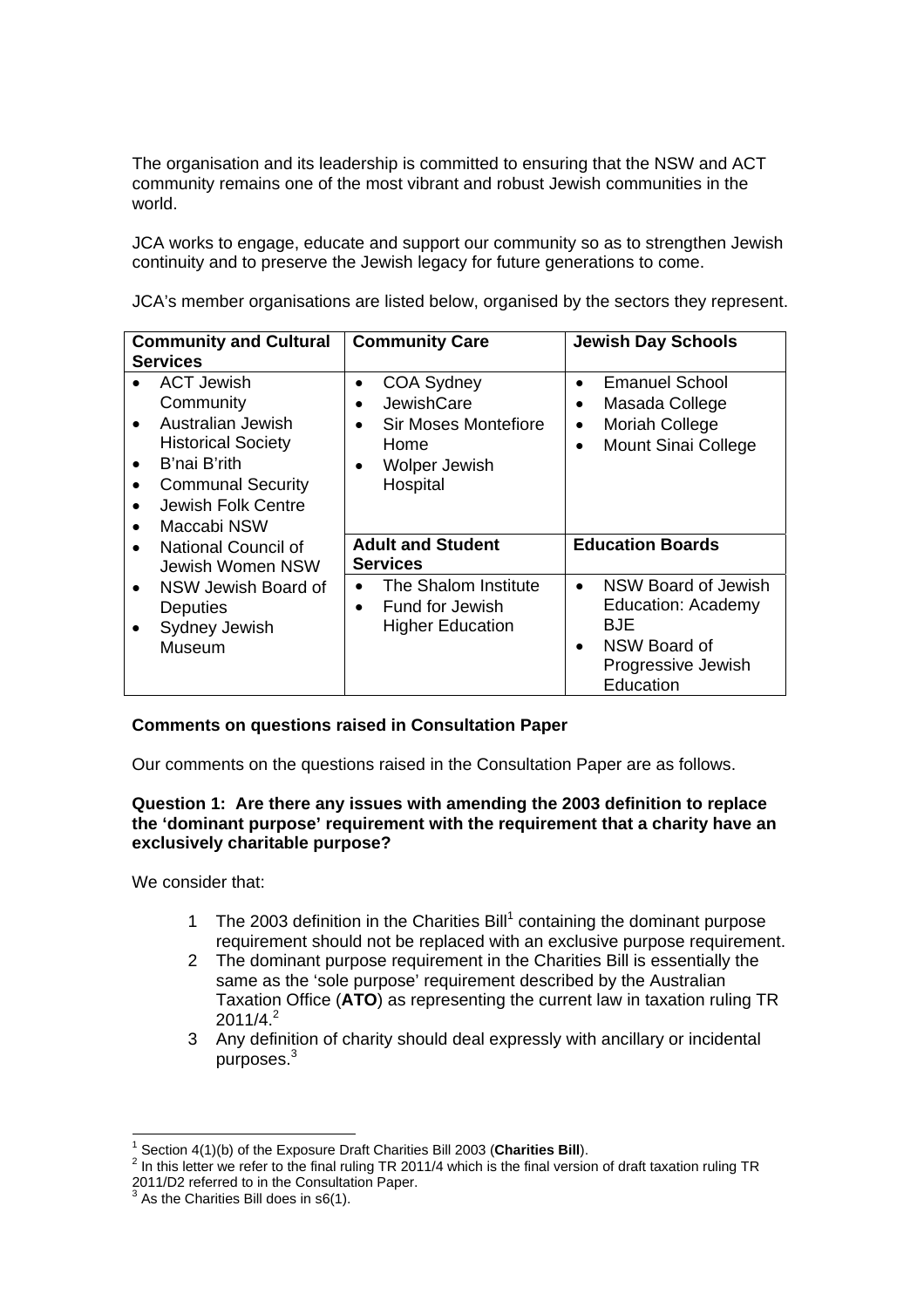4 Any definition, and administration of the definition (by the ATO, proposed Australian Charities and Not-for-profits Commission (**ACNC**) or otherwise) should clearly distinguish between 'purposes' and 'activities'.

The dominant purpose test contained in the Charities Bill expressly deals with ancillary and incidental purposes and provides that the dominant purpose requirement will be satisfied if the charity has other purposes that further or are in aid of, and are ancillary or incidental to, its purposes that are charitable. $4$  That is, any such purposes cannot be independent, non-charitable purposes.

We consider that this test does not differ from the current law as interpreted by the ATO in paragraphs 26 – 29 of TR 2011/4. The key issue, in both TR 2011/4 and the Charities Bill, is that a charity cannot have an independent, non-charitable purpose, regardless of how minor that purpose may be.<sup>5</sup>

Accordingly, we consider that a dominant purpose requirement, with provisions dealing expressly with incidental or ancillary purposes, will be the most appropriate definition.

We also consider that any definition, and administration of that definition, must clearly distinguish between purposes and activities. Case law since 2003 demonstrates the importance of this distinction.<sup>6</sup> We agree with paragraph 56 of the Consultation Paper that an area of confusion in defining charity is the difference between a charity's purpose and a charity's activities. We consider that the Government should ensure that any such confusion is not contained in any definition of charity.

### **Question 2: Does the decision by the New South Wales Administrative Tribunal provide sufficient clarification on the circumstances when a peak body can be a charity or is further clarification required?**

We consider that:

- 1 Any purpose test should include peak bodies or similar bodies as charities where their dominant purpose is charitable, whether or not they provide services directly to the public.
- 2 Any purpose test should include any other bodies that provide services to charities where their dominant purpose is charitable, whether or not they provide services directly to the public.
- 3 The non-profit principle should not be breached merely because a charity may provide a benefit to a member that is a charity.

As we consider that activities should not be confused with purposes, we consider that a non-profit body having a dominant charitable purpose should itself be a charity, even if its sole activities relate to supporting other charities.

A peak body may or may not have charities as its members. But if its dominant purpose is to support charities, then it too should be a charity. It could support those charities in many different ways (eg provide consulting services, marketing support, provide efficiencies in joint activities, and lobbying on behalf of the charities). What any test should relate to is the purpose, and the activities being in furtherance of the

 $\frac{4}{3}$  Section 6(1)(b) Charities Bill.<br>  $\frac{5}{3}$  Personable 26 and 20 of TB 6

 $5$  Paragraphs 26 and 29 of TR 2011/4.

<sup>6</sup> For example, *Aid/Watch Incorporated v Commissioner of Taxation* [2010] HCA 42 (**Aid/Watch**) and *Commissioner of Taxation v Word Investments* [2008] HCA 55 (**Word Investments**).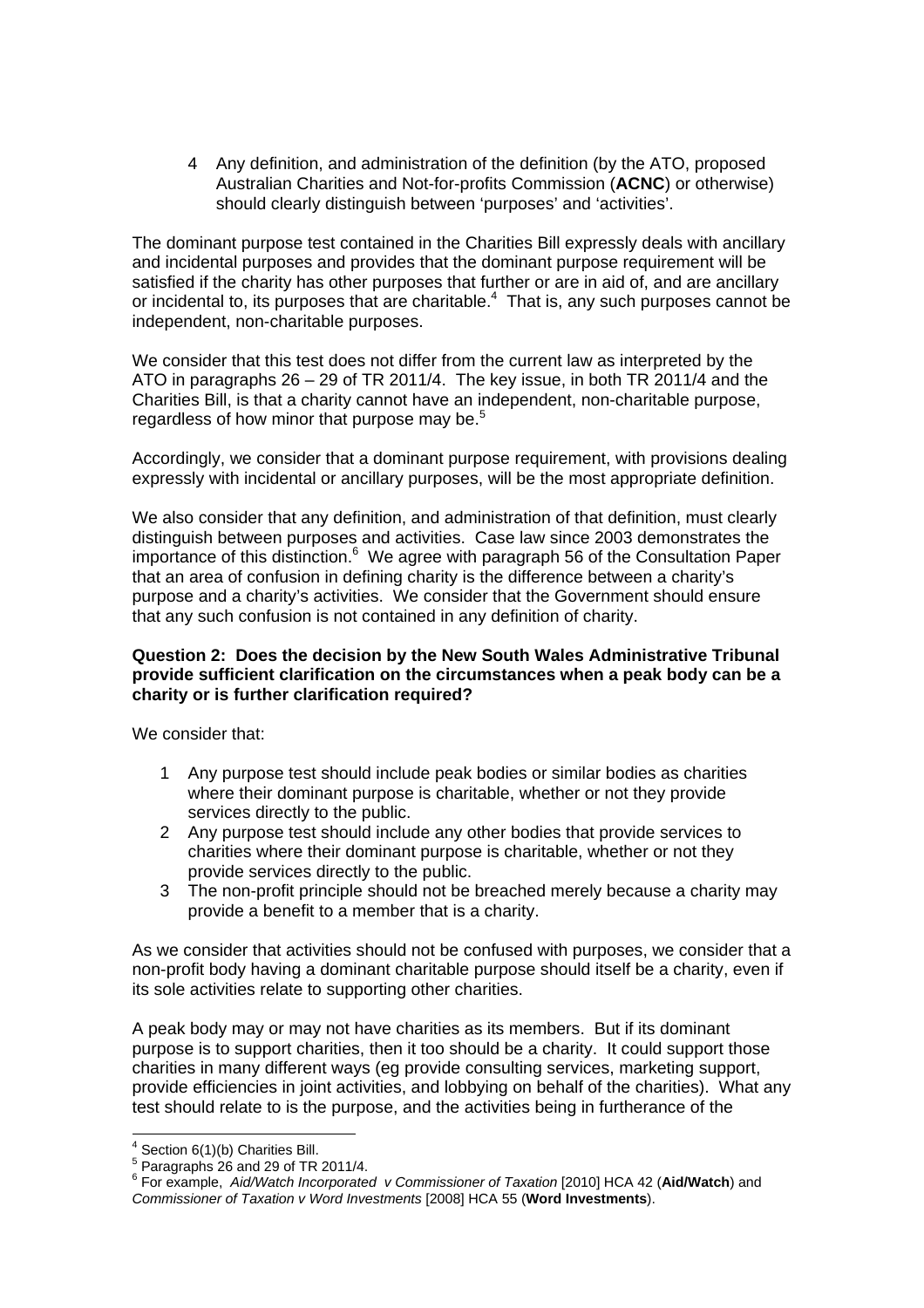purpose.<sup>7</sup> We consider that charities should be essentially free, subject to certain necessary exceptions, to determine what would be the appropriate activities to implement their charitable purposes.

Similar principles should apply to other bodies established to support charities. For example, a non-profit charitable school may operate on land owned by a related nonprofit entity (and so the related non-profit entity would lease the land to the school). If the land holding entity has as its purpose to support and further education, and its activity to fulfil this purpose is to own the land and let the school use it, then it should be a charity, whether or not it charges market rent or lower than market rent.

guarantee.<sup>10</sup> We consider that if a charity provides a benefit to another charity that that is possible and not a breach of the non-profit principle. We also consider that the In relation to peak bodies or other bodies associated with charities, we consider that it is also important that the not-for-profit requirement<sup>8</sup> is not breached solely because benefits may be provided to members that are themselves charities. The ATO accepts that this would not breach the non-profit requirement, $9$  though recognises that the Corporations Law may impose limits where the charity is a company limited by happens to be a member of the charity, the legislation should expressly provide that Corporations Law should be amended to the extent required to implement this.

### **Question 3: Are any changes required to the Charities Bill 2003 to clarify the meaning of 'public' or 'sufficient section of the general community'?**

We consider that:

- 1 There should be changes to clarify the meaning of 'public' and 'sufficient section of the general community'.
- 2 The public benefit requirement should not be limited by reference to numbers.<sup>11</sup>
- 3 'Public benefit' could be defined as a benefit that is not a 'private benefit', and 'private benefit' could be defined as something like 'a benefit provided to persons in their capacity as relatives, employees, members or similar'

We are concerned that a requirement providing that a benefit will not be a public benefit if the people to whose benefit it is directed are 'numerically negligible'<sup>12</sup> could mean that charities with the purpose of providing benefits to what may be small groups of people (eg small rural communities, small schools, persons of a particular religious believe in an area with few persons with that religious belief) will fail a numerical public benefit test.

For example, a charity may have a purpose (ie a 'purpose' and not merely an 'activity') of providing benefits to all persons who suffer from a particular disease at a particular school. If there were only a couple of such persons, the number may be 'numerically negligible', so causing the charity to fail the requirement. If the purpose were not considered to be ancillary or incidental to the charity's otherwise charitable dominant purpose (ie it were an independent purpose, no matter how small), then the entity will

The subject to certain activities that for public policy reasons should not be permitted (eg party political<br><sup>7</sup> Subject to certain activities that for public policy reasons should not be permitted (eg party political activities (s8(2)(a) of the Charities Bill) or certain illegal activities (s4(1)(e) Charities Bill)). 8

For example, s4(1)(a) of the Charities Bill.

 $^9$  Paragraph 243 of TR 2011/4.

<sup>&</sup>lt;sup>10</sup> Footnote 188 of TR 2011/4.<br><sup>11</sup> As in s7(2) of the Charities Bill with the reference to 'numerically negligible'.  $^{11}$  As in s7(2) of the Charities Bill with the reference to 'numerically negligible'.<br><sup>12</sup> Section 7(2) Charities Bill.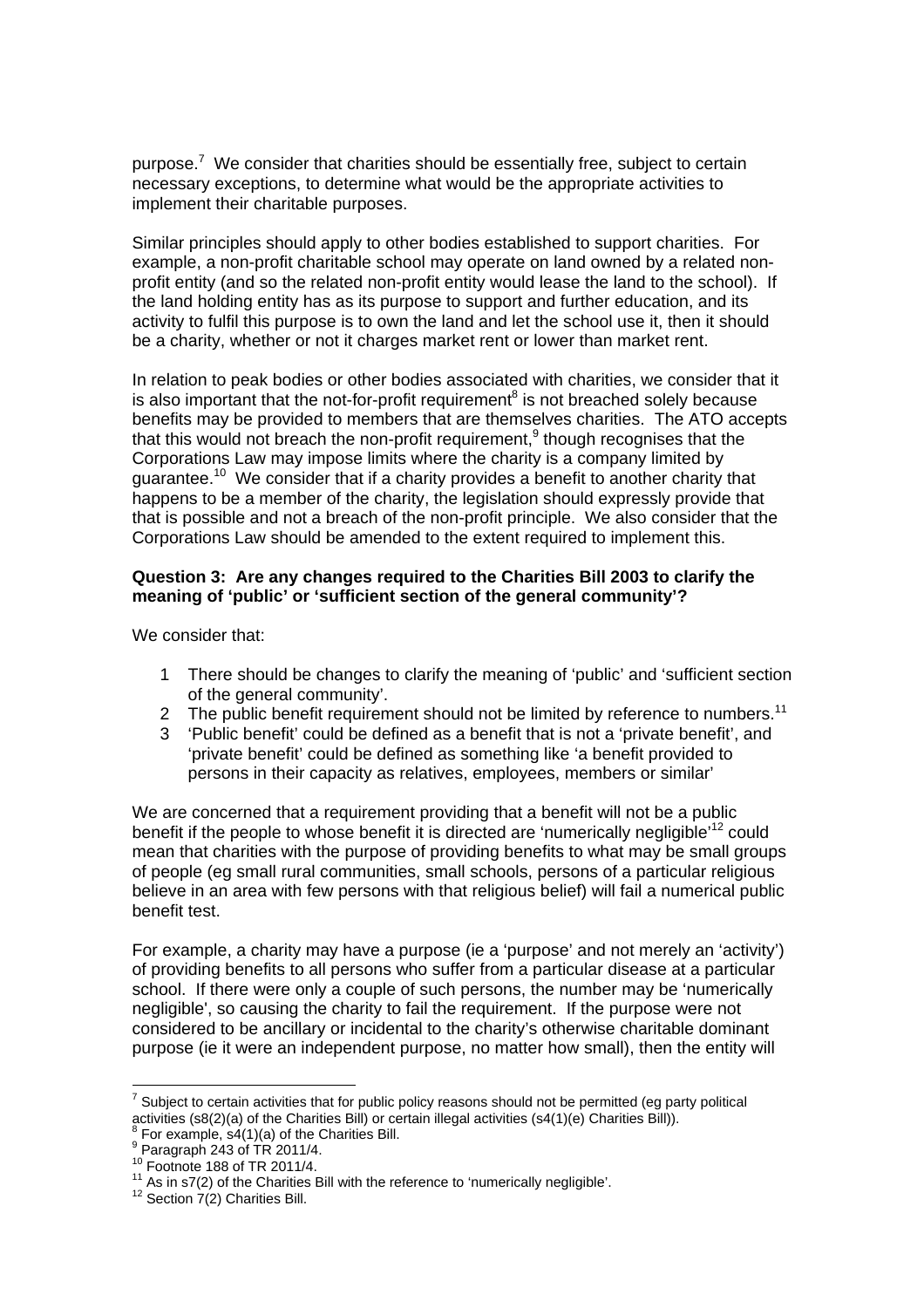not be considered to be a charity. This would be the case even if the benefits were not being provided because of any 'inappropriate' relationship with the beneficiaries.

We consider that the definition of 'public benefit' we are proposing is consistent with the ATO's views in TR 2011/4. It is not the number of persons who are intended to benefit, but rather the placing of inappropriate limits on who can benefit, that should be the focus of any public benefit requirement.<sup>13</sup>

#### **Question 4: Are changes to the Charities Bill 2003 necessary to ensure beneficiaries with family ties (such as native title holders) can receive benefits from charities?**

We have no comments on this question.

#### **Question 5: Could the term 'for the public benefit' be further clarified, for example, by including additional principles outlined in ruling TR 2011/D2 or as contained in the Scottish, Ireland and Northern Ireland definitions or in the guidance material of the Charities Commission of England and Wales?**

We consider that:

- 1 The public benefit requirement should be clarified to ensure that charities that have a purpose of providing benefits to persons who may happen to be a numerically small number are not disadvantaged.
- 2 The principles outlined in TR 2011/4 in relation to inappropriately placing limits on the persons who may benefit should form the basis of the public benefit requirement.<sup>14</sup>
- 3 The suggested definition at question 3, point 3 above, or something similar, would be an appropriate way of dealing with this issue.

Please see our discussion under question 3 for our relevant comments.

### **Question 6: Would the approach taken by England and Wales of relying on the common law and providing guidance on the meaning of public benefit, be preferable on the grounds it provides greater flexibility?**

We consider that:

- 1 The legislation should contain the principles that should be applied.
- 2 As there will be a new definition of 'charity', it would be appropriate to draft it so that its meaning is as clear as possible without having to revert back to the common law.
- 3 Any definition should be flexible enough to cater for changes in society and other developments that may occur after the definition becomes law.
- 4 Any guidance issued by relevant regulators (eg the ACNC) should be clearly based on the legislation and policy expressed in the legislation.

We believe that the legislation itself should form the basis of any public benefit test. Of course the legislation cannot exhaustively cover all possible situations. So guidelines issued by the ACNC would be important in practice, in a similar way to taxation rulings

<sup>&</sup>lt;sup>13</sup> See, for example, paragraph 140 of TR 2011/4.

<sup>&</sup>lt;sup>14</sup> See in particular paragraphs 140 and 144 of TR 2011/4.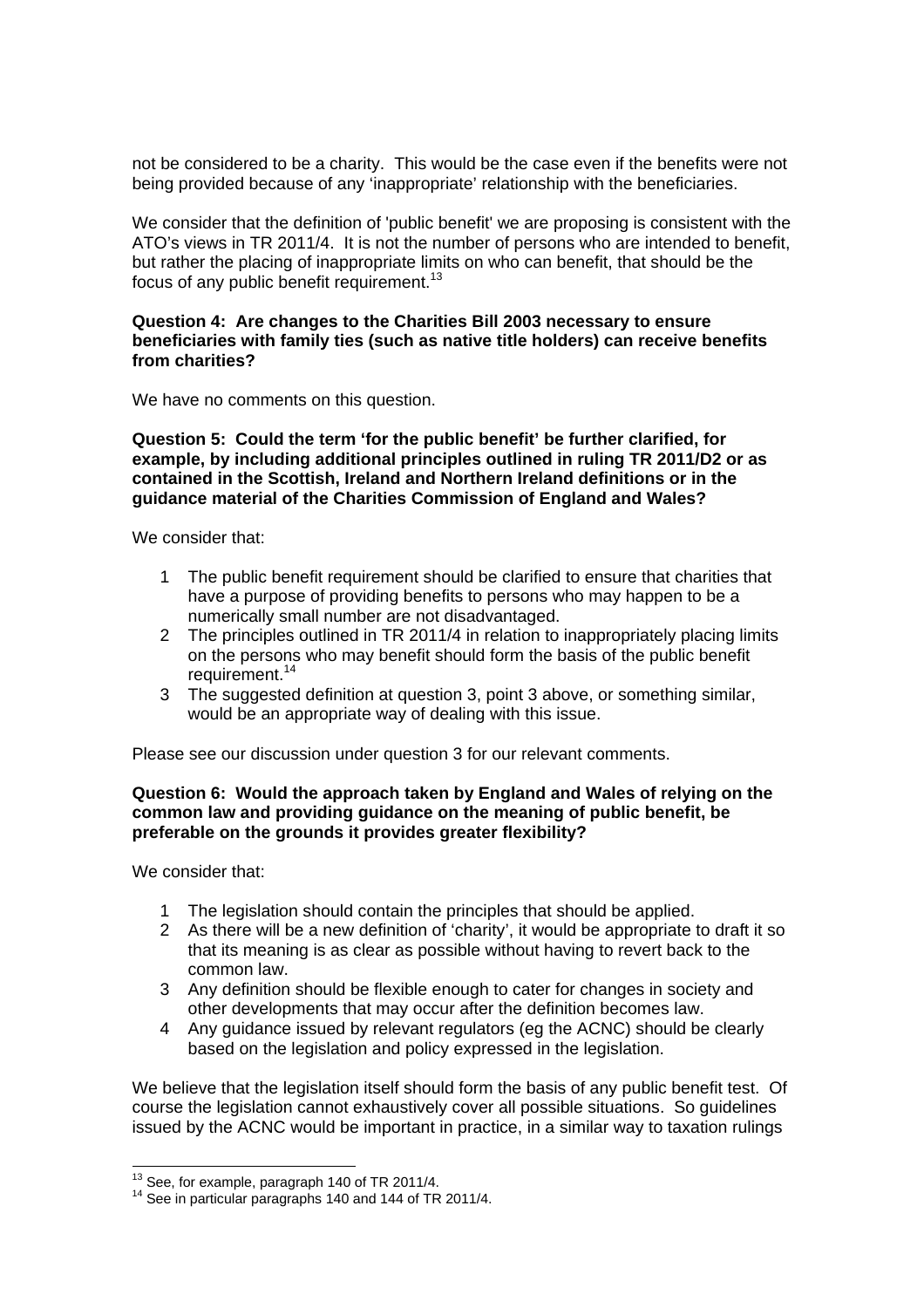issued by the ATO are an important part of the administration of the taxation law. However, just as is the case in the taxation context, Parliament should establish the principles with as much clarity as possible, and then the relevant regulator (the ACNC in the case of charities) should administer those principles in a fair, reasonable and practical manner.

### **Question 7: What are the issues with requiring an existing charity or an entity seeking approval as a charity to demonstrate they are for the public benefit?**

We consider that:

- 1 Unless it can be clearly demonstrated that the current presumption of public benefit is being abused, that any new definition of charity should retain the current presumption.
- 2 Altering the presumption is likely to lead to additional compliance costs without a corresponding benefit.
- 3 There should not be a mandatory requirement that non-profit schools that would otherwise be charities provide assistance to people who cannot afford to pay the school's general fees.

We are not aware of instances where the current presumption that entities within the first three heads of charity<sup>15</sup> are providing a public benefit is being abused. If there is no such abuse, we consider that the current presumption should be retained.

Paragraph 83 of the Discussion Paper states that altering the presumption of public benefit may not increase compliance costs for most charities as they are already required to review their activities and purpose to ensure they remain charitable and to notify relevant government authorities if they are no longer charitable. However, we consider such reviews would currently not be as costly as if the law were changed. Firstly, the self review applies the current law, with the current presumption. Secondly, there will always be a significant difference in the work and so costs involved in a self review as compared to dealing with a regulator. Thirdly, it will be the smaller charities that would most likely be providing benefits to a smaller number of persons who would particularly be faced with increased compliance costs.

Currently, many non profit charitable schools provide support to students and their families who cannot afford their general fees. However, this support will always depend upon the resources available to the particular school. Resources will always be limited, and we consider that it should be left to the schools themselves to determine how best to use those resources. This is particularly the case where the school is operated by a company limited by guarantee, and the Corporations Law imposes penalties on directors in certain circumstances (eg insolvent trading).

#### **Question 8: What role should the ACNC have in providing assistance to charities in demonstrating this test, and also in ensuring charities demonstrate their continued meeting of this test?**

We consider that:

 $\overline{a}$ 

 $15$  Relief of poverty, advancement of religion and advancement of education (paragraph 19 Discussion Paper).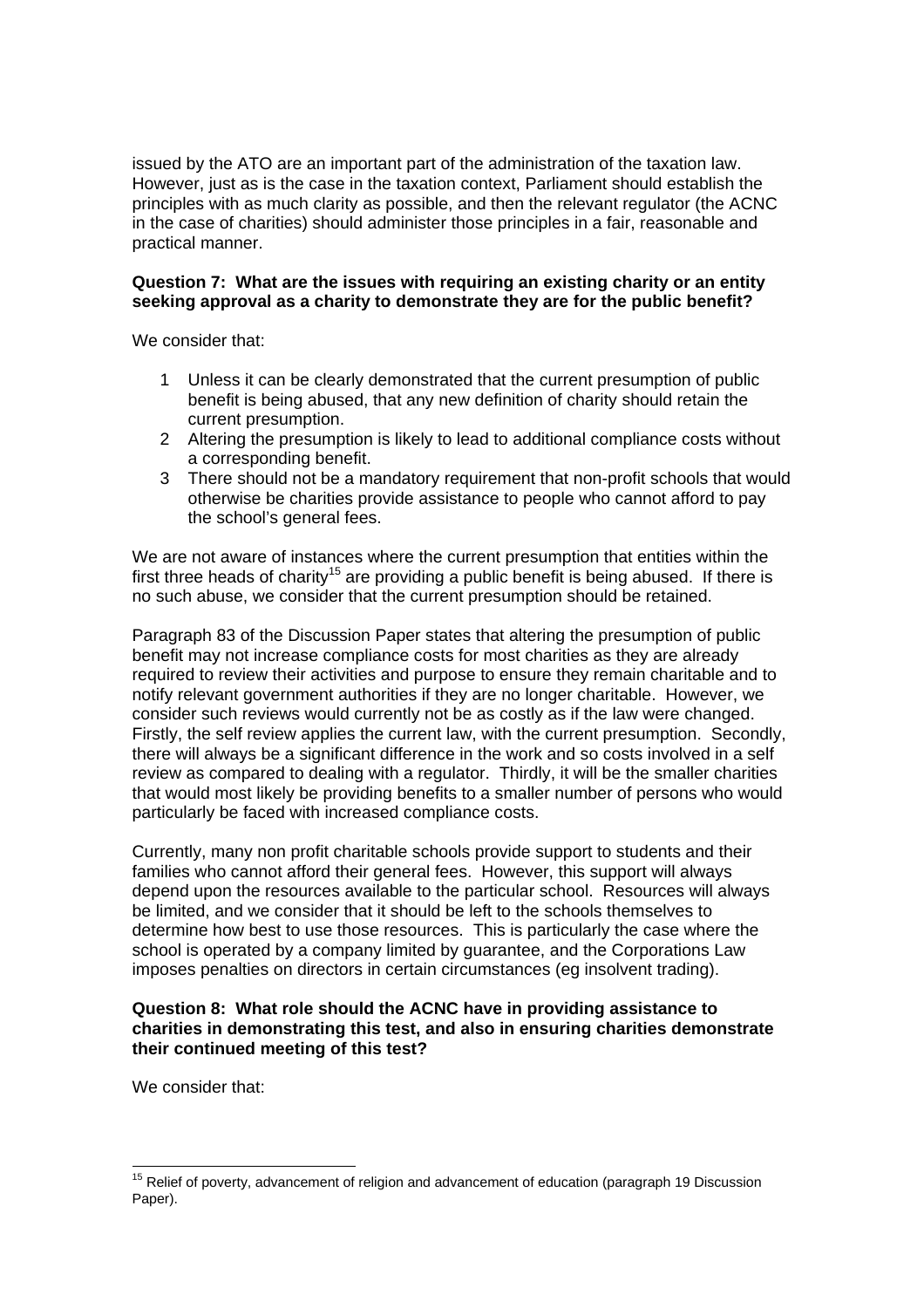- 1 The ACNC should have a supportive, rather than confrontational, role in dealing with charities.
- 2 This supportive role should include assisting charities in demonstrating any requirements, whether they be the public benefit requirement, non profit requirement or otherwise.
- 3 As indicated above at question 7 point 1, there should not be a change in the presumption.

We believe that it would be very important, in particular in the beginning of the operation of the ACNC and application of the new definition of charity, that the ACNC support charities as much as possible.

#### **Question 9: What are the issues for entities established for the advancement of religion or education if the presumption of benefit is overturned?**

We consider that:

- 1 There will be an increase in compliance costs, particularly for smaller charities established for the advancement of religion or education, if the presumption of benefit is overturned.
- 2 Any change in the presumption could particularly adversely affect small charities that are for the advancement of religion in rural or other areas where there are few members of that religion.

See our discussion in relation to question 7 above.

#### **Question 10: Are there any issues with the requirement that the activities of a charity be in furtherance or in aid of its charitable purpose?**

We consider that:

- 1 The dominant purpose requirement, with appropriate provisions for ancillary or incidental purposes, should be adopted for the definition of charity.<sup>16</sup>
- 2 The list of charitable purposes should be expanded.<sup>17</sup>
- 3 On the basis of the dominant purpose requirement and expanded list of charitable purposes, the activities of a charity should be in furtherance or in aid of its charitable purpose.
- 4 Subject to any necessary prohibitions,  $18$  charities should be free to adopt whatever activities they consider appropriate to achieve their purposes, and such activities need not be intrinsically charitable.

We acknowledge the statement in paragraph 95 of the Discussion Paper that the 'Government has accepted that a charity can undertake activities that are unrelated, or not intrinsically charitable, so long as those activities are in furtherance or in aid of its charitable purpose'. We consider that in view of this, there is no need for the definition to include any mandatory provisions about activities, other than they should be in furtherance or in aid of its charitable purpose.<sup>19</sup>

<sup>&</sup>lt;sup>16</sup> See discussion at question 1 above.

<sup>&</sup>lt;sup>16</sup> See discussion at question 1 above.<br><sup>17</sup> See discussion at question 16 below.<br><sup>18</sup> For example, party political or certain illegal activities.<br><sup>18</sup> Section 4(1)(e) of the Charities Bill currently does this, though ex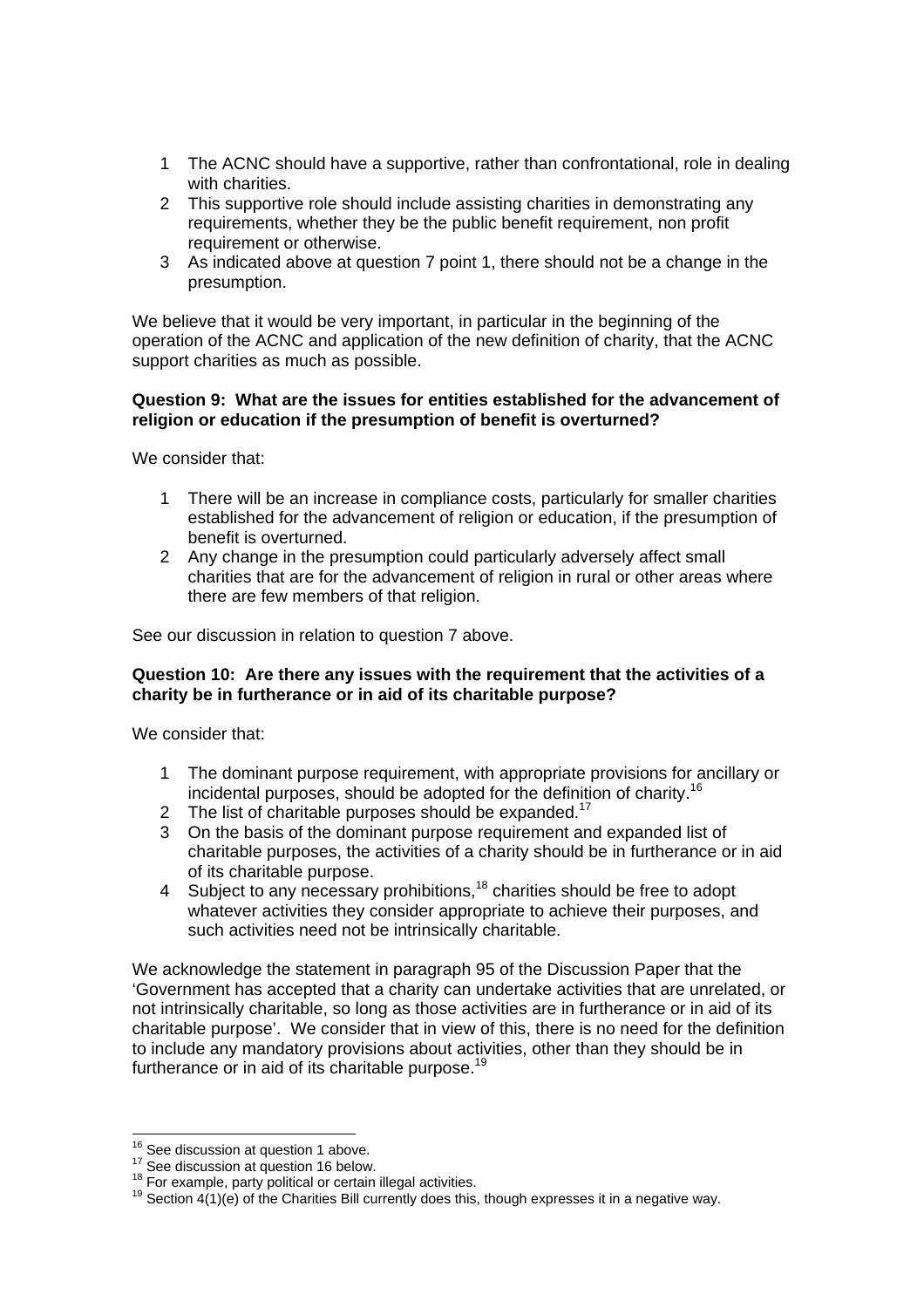Such an activities test would, of course, be dependent upon an appropriate definition of 'charitable purpose' and 'dominant purpose'.

It would be useful if the legislation expressly provided that the activities need not be intrinsically charitable.

### **Question 11: Should the role of activities in determining an entity's status as a charity be further clarified in the definition?**

We consider that:

- 1 The role of activities should include the positive requirement that they be in furtherance or in aid of its charitable purpose.
- 2 Certain activities (eg party political activities and certain illegal activities) should be prohibited.
- 3 The Charities Bill should be amended to deal with 'disqualifying activities' rather than 'disqualifying purposes'. $20$

We believe that it is important for the definition to clearly distinguish between activities and purposes. We understand from the Consultation Paper, particularly paragraphs 99 to 104, that this is the Government's intention. See further our discussion in relation to question 12 below.

### **Question 12: Are there any issues with the suggested changes to the Charities Bill 2003 as outlined above to allow charities to engage in political activities?**

We consider that:

- 1 The definition should not prohibit an activity that may amount to advocating a political cause.<sup>21</sup>
- 2 The definition should not prohibit an activity that may amount to attempting to change the law or government policy. $22$
- 3 On the basis that a 'disqualifying activities' rather than a 'disqualifying purpose' test is introduced, the test should expressly permit otherwise prohibited activities that are ancillary or incidental activities.

If a disqualifying activities test is introduced, this may have the effect of broadening the prohibition. For example, under the current Charities Bill, the activity of supporting a candidate for political office would only be prohibited if that were a purpose, as distinct from an activity.<sup>23</sup> If such support were to be a prohibited activity, it would be important that it did not impact upon a charity's legitimate activities. For example, attempting to change the law (assuming for now that will be a permitted activity provided it is in furtherance of a charitable purpose) may involve supporting one political party's policy over others. The legislation should be drafted so that this would not threaten a charity's charitable status.

Also, at a fundraiser, a charity may invite a politician (eg local member) to speak at the function. Any positive statements made about the politician by the charity at the function should not be a disqualifying activity exposing the charity to penalties.

<sup>&</sup>lt;sup>20</sup> For example, s8 of the Charities Bill would need to be amended.

<sup>&</sup>lt;sup>21</sup> Section 8(2)(a) of the Charities Bill would need to be amended.<br><sup>22</sup> Section 8(2)(c) of the Charities Bill would need to be amended.<br><sup>23</sup> Section 8(2)(b) of the Charities Bill.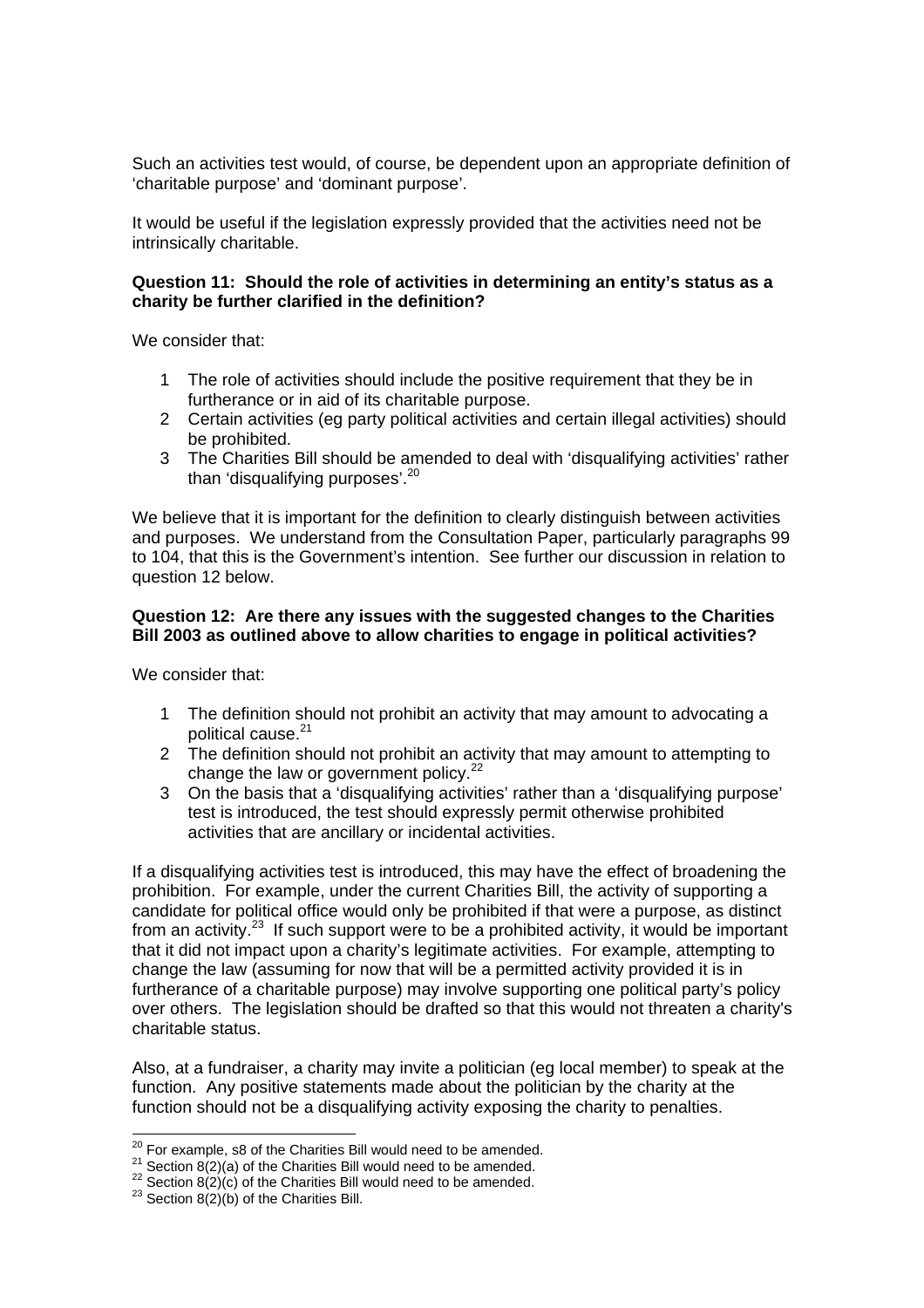## **Question 13: Are there any issues with prohibiting charities from advocating a political party, or supporting or opposing a candidate for political office?**

See discussion at question 12 above.

In relation to illegal activities (see paragraphs 115 to 117 of the Discussion Paper) we consider that:

- 1 The legislation should make it clear when the activity is an activity of the charity itself rather than a person associated with the charity.
- 2 The disqualifying activity should only apply if there is an actual conviction, rather than a government agency's assessment of whether certain conduct may constitute a relevant offence.

We support the policy that an inappropriate activity would be one that involves conduct that constitutes a serious offence.<sup>24</sup> However, we consider that it would not be appropriate for a charity to lose its charitable status in breach of this requirement unless it were clear that there was a breach by the charity itself rather than an individual associated with the charity, and there was an actual relevant conviction. It should not be for staff at the ACNC to determine what would be conduct that constitutes a serious offence without such a conviction.

## **Question 14: Is any further clarification required in the definition on the types of legal entity which can be used to operate a charity?**

We consider that:

- 1 Charities should be free to determine the structure that best suits their particular circumstances.
- 2 Besides certain prohibited legal forms,  $25$  subject to perhaps further clarity on what is a 'government body', no further clarification is required.

We do not comment on the issues associated with an appropriate definition of what is a 'government body'.

We understand that charities are currently mainly established as trusts, companies limited by guarantee, incorporated associations under State law and unincorporated associations. We believe that it should be left to the particular charities to determine what would be the most appropriate structure for them, taking into account their particular circumstances. We consider that the Government should not prescribe what structure must be used.

Notwithstanding the above, it may be useful for the ACNC to issue publications on the differences between the various structures and their advantages and disadvantages. It may also be appropriate for the ACNC to provide particular support to unincorporated bodies as these are likely to be the smaller charities that may appreciate greater assistance (though inappropriate pressure should not be placed upon them to change their structure).

 $24$  See s4(1)(e) and definition of 'serious offence in s3 of the Charities Bill.

 $25$  For example, individual, political party, superannuation fund or government body (paragraph 118 Discussion Paper).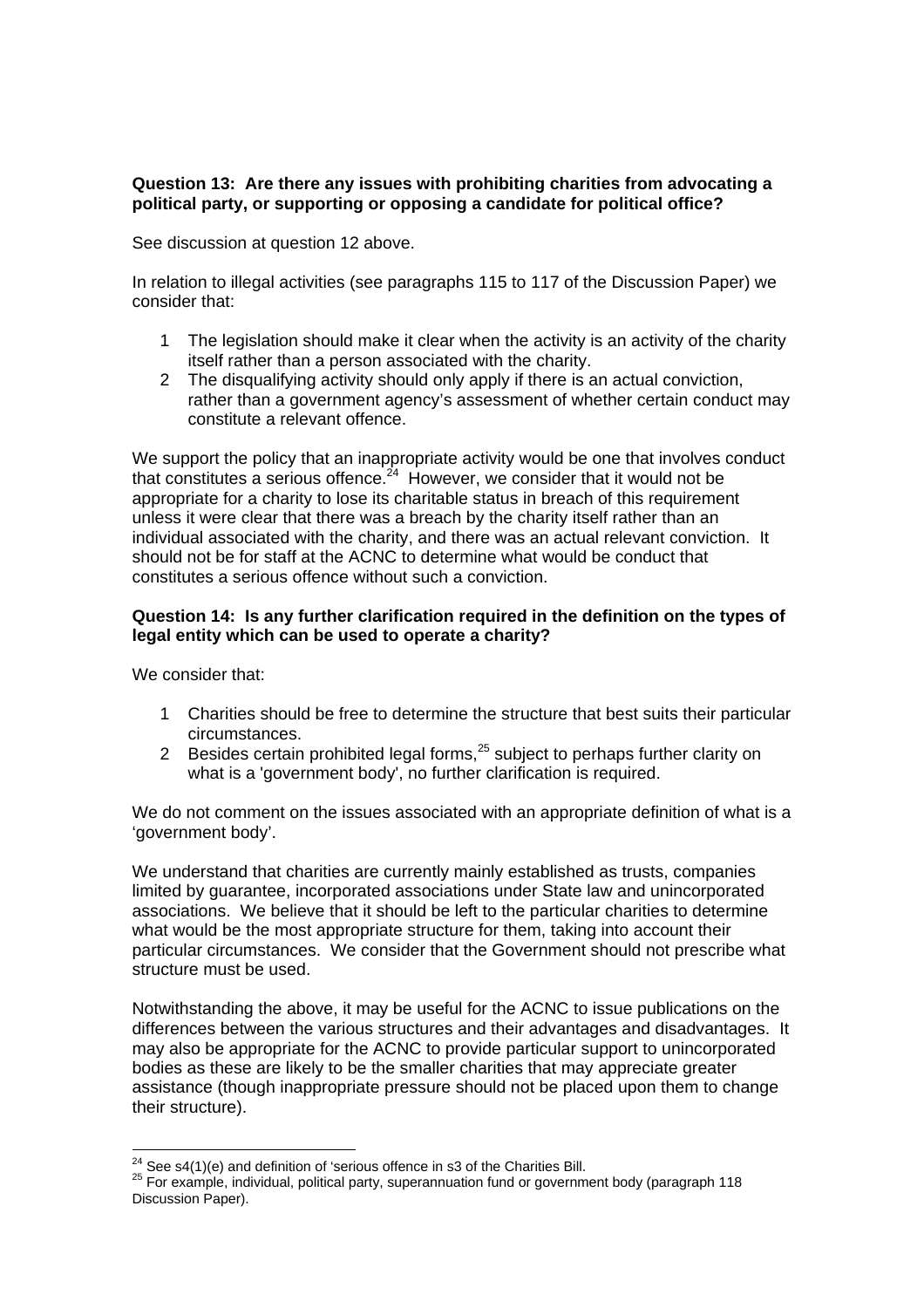## **Question 15: In the light of the** *Central Bayside* **decision is the existing definition of 'government body' in the Charities Bill 2003 adequate?**

We have no comments on this question.

### **Question 16: Is the list of charitable purposes in the Charities Bill 2003 and the**  *Extension of Charitable Purposes Act 2004* **an appropriate list of charitable purposes?**

We consider that:

- 1 The list of charitable purposes is not an appropriate list of charitable purposes.
- 2 It would be an ideal opportunity for any definition of charity to include an appropriate list that caters for current and future circumstances.

See our discussion below in relation to question 17.

## **Question 17: If not, what other charitable purposes have strong public recognition as charitable which would improve clarity if listed?**

We consider that:

- 1 The list could be expanded to include the purposes contained in the *Charities*  Act 2006 (England and Wales).<sup>26</sup>
- 2 The list should expressly include the promotion or advancement of amateur sport and the public participation in such sport.

We believe that the introduction of a definition of charity would be an ideal opportunity to have a list of charitable purposes that reflects today's society and anticipates the future, rather than relying on a 1601 English Act of Parliament as 'patched' by the purposes in the *Extension of Charitable Purposes Act* 2004.

It may be the case that many additions to the list would be covered by the fourth head of charitable purpose.27 However, an express statement of these additional purposes would make it clear to all readers of the definition what were today considered to be important charitable purposes. The definition should still contain the charitable purpose of any other purpose beneficial to the community, so that it should be flexible enough to deal with changes over time.

We consider this is particularly important for purposes that may not always be charitable, but now have strong public recognition. For example, in relation to animals, it seems that animal protection is a charitable purpose under the fourth head because it enhances the life of numans. $28$  We consider that separately listing animal welfare as a charitable purpose would give this a much better foundation.

In relation to the promotion or advancement of amateur sport and the public participation in such sport, the legislation in England and Wales, Scotland and Northern Ireland expressly includes similar purposes as charitable purposes. $^{29}$  The ATO in TR 2011/4 at paragraphs 262 – 268 demonstrates the complexities in determining whether

<sup>&</sup>lt;sup>26</sup> See Appendix A Consultation Paper.

<sup>&</sup>lt;sup>27</sup> Other purposes beneficial to the community (see paragraph 19 of Consultation Paper).<br><sup>28</sup> Paragraph 337 and footnote 405 of TR 2011/4.<br><sup>29</sup> Appendix A to Consultation Paper.

 $28$  Paragraph 337 and footnote 405 of TR 2011/4.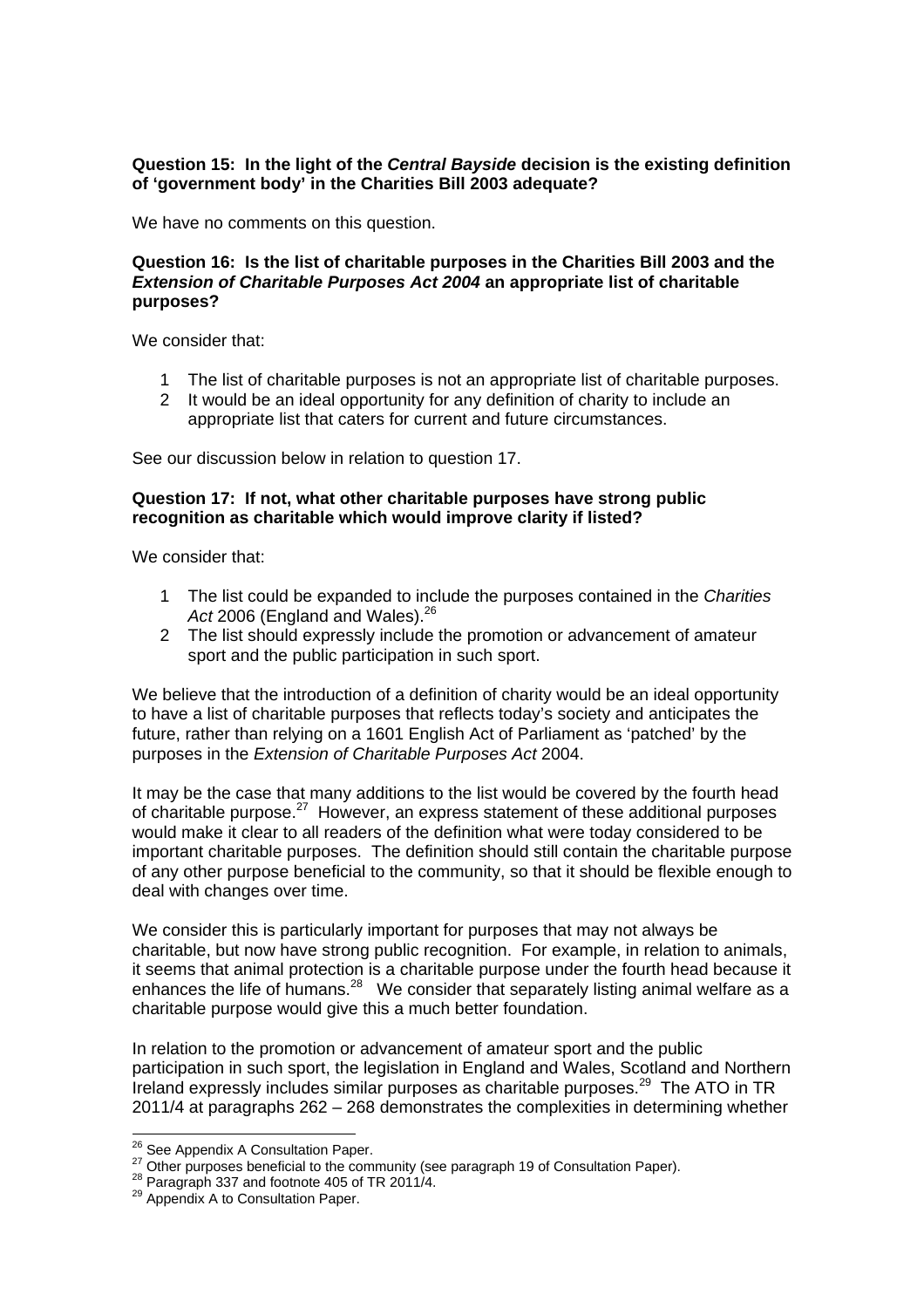a body involved in the promotion of sport will be a charity. This complexity would be removed if such support would be an express charitable purpose. Also, we consider that such support would have public recognition as charitable, particularly in view of the health benefits and the currently publicised problems with obesity in Australia.

We consider that the list of charitable purposes contained in the *Charities Act* 2006 (England and Wales) would have strong public recognition as charitable also in Australia.

### **Question 18: What changes are required to the Charities Bill 2003 and other Commonwealth, State and Territory laws to achieve a harmonised definition of charity?**

We consider that:

- 1 An appropriate definition of charity should be adopted in the Commonwealth legislation.
- 2 Other Commonwealth, State and Territory laws should then adopt that definition.
- 3 Uniformity is an important goal to be achieved.

We consider that because of the work going into the definition of charity, that it should be the one used by all relevant government agencies under other Commonwealth, State and Territory laws. For example, if a charity were registered with the ACNC, then this should be sufficient for it to be accepted as a charity for all other government purposes. This would involve changes to those other laws. While that may be a time consuming task, we believe that will be in the long term benefit for all charities and government agencies, and so ultimately for the Australian community.

This does not mean, for example, that States could not still implement their relevant policies. For example, in relation to duty exemptions for acquisitions by charities, NSW has a 'use' test<sup>30</sup>, Queensland has a registration and use test<sup>31</sup>, and Victoria has no registration or use test $32$ . The benefit of harmonisation would be that the charity, if registered with the ACNC, would not need to register again in Queensland. However, each of NSW and Queensland would still be free, if they wanted to, to have their own use tests.

# **Question 19: What are the current problems and limitations with ADRFs?**

We have no comments on this question.

## **Question 20: Are there any other transitional issues with enacting a statutory definition of charity?**

We consider that:

1 Charities endorsed by the ATO as tax concession charities should not need to reapply for registration by ACNC, but should be able to self assess compliance with any new definition of charity.

<sup>&</sup>lt;sup>30</sup> Section 275 Duties Act (NSW) 1997.

<sup>30</sup> Section 275 *Duties Act* (NSW) 1997. 31 Section 414 *Duties Act* (Qld) 2001. 32 Section 45 *Duties Act* (Vic) 2000.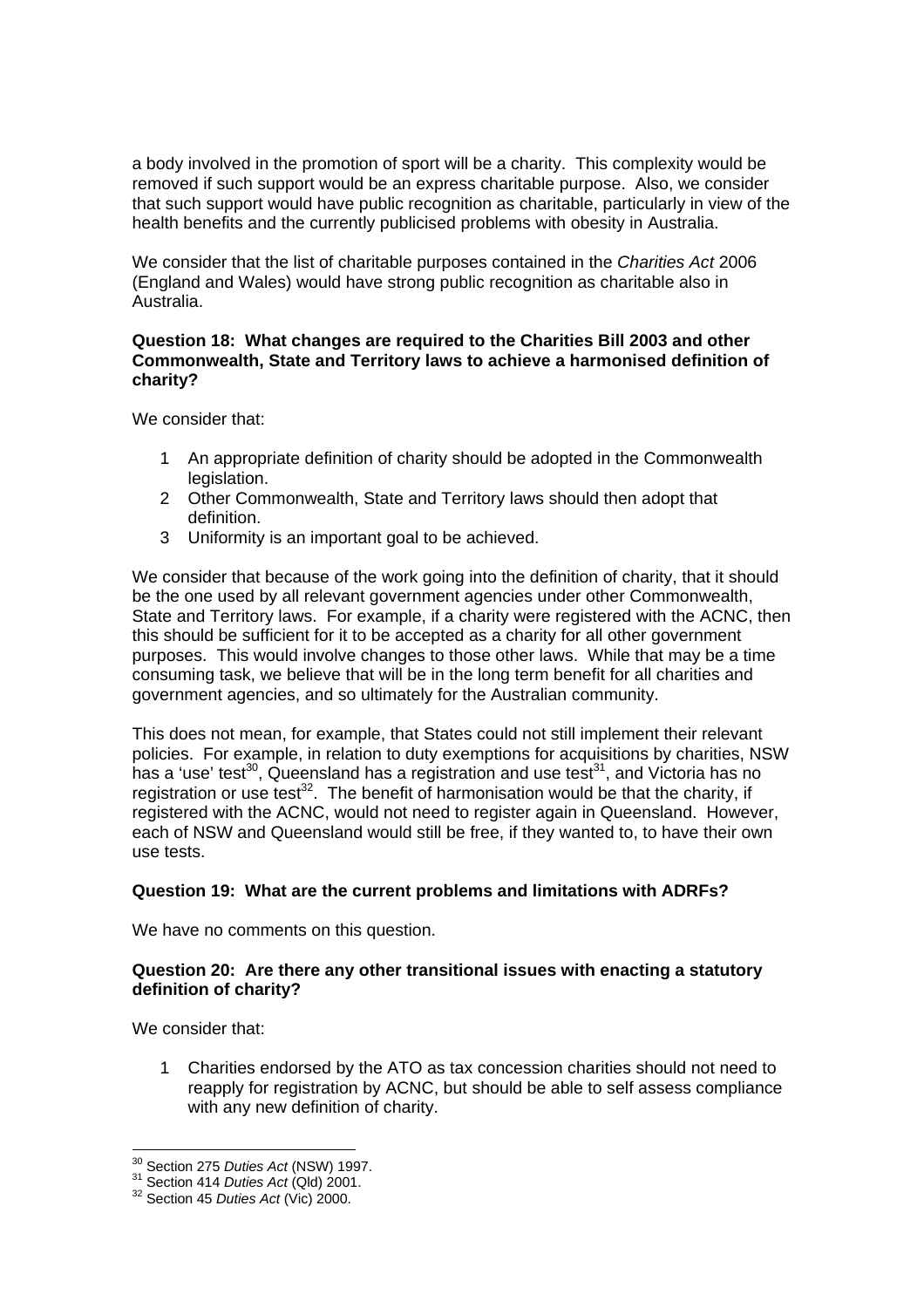2 The ACNC, in reviewing charities and compliance with any new definition, should adopt a supportive, educational role and if there are relevant breaches of the definition (eg a minor purpose that is not a charitable purpose or a minor activity that is not sufficiently in furtherance of its charitable purpose) then the charity should be given an opportunity to rectify any breaches without losing its charitable status.

There is another important issue relevant to us. In relation to distributions by private ancillary funds $33$ , we consider that:

- 1 The *Income Tax Assessment Act* 1997 (**ITAA 97**) and guidelines for private ancillary funds and public ancillary funds should be amended to allow private ancillary funds to distribute to public ancillary funds.
- 2 Any such distributions would not be able to be accumulated by the public ancillary fund and would need to be fully distributed to a 'doing charity' with deductible gift recipient endorsement under item 1 of the table in s30-15 of the ITAA 97 within an appropriate period (say by 30 June following the year in which the private ancillary fund distributes to the public ancillary fund.

Under the current law, private ancillary funds are not able to distribute to public ancillary funds, as they are not in item 1 of the table in s30-15 of the ITAA 97, but rather are in item 2. We presume this is because private ancillary funds must generally distribute a minimum of 5% of the market value of the fund each year. As public ancillary funds are not 'doing charities', a distribution to them would not necessarily be used by a 'doing charity' (eg if the public ancillary fund accumulated the distribution and only distributed the minimum it is required to distribute).

We support the Government's policy that distributions should be made to 'doing charities' in a timely manner, and that any accumulation by a public ancillary fund would not be appropriate. However, the effect of the current implementation of that policy is that private ancillary funds are not able to utilise the skills and resources of a public ancillary fund.

For example, a private ancillary fund may be required to distribute, say, \$100,000. It may wish to distribute this to charities to support certain medical research. However, it may not know who the most appropriate charities are, whereas a public ancillary fund may have the skills and resources to determine what charities may be the most appropriate recipients of the distribution. If the private ancillary fund could distribute to the public ancillary fund, and then the public ancillary fund could distribute to the appropriate charities, the goals of the private ancillary fund would be best achieved and the distribution would go to the most appropriate charities.

This is particularly relevant as minimum distributions must generally be made by private ancillary funds by 30 June in each year.

JCA is able to pool donations to it. Allocation committees are able to consider the needs of potential recipients, and then, based upon those needs, recommend appropriate distributions.

JCA through this process is well placed to ensure that allocations to recipients are used appropriately. For example, potential recipients provide JCA with audited accounts,

 $\overline{a}$  $33$  Previously known as prescribed private funds.